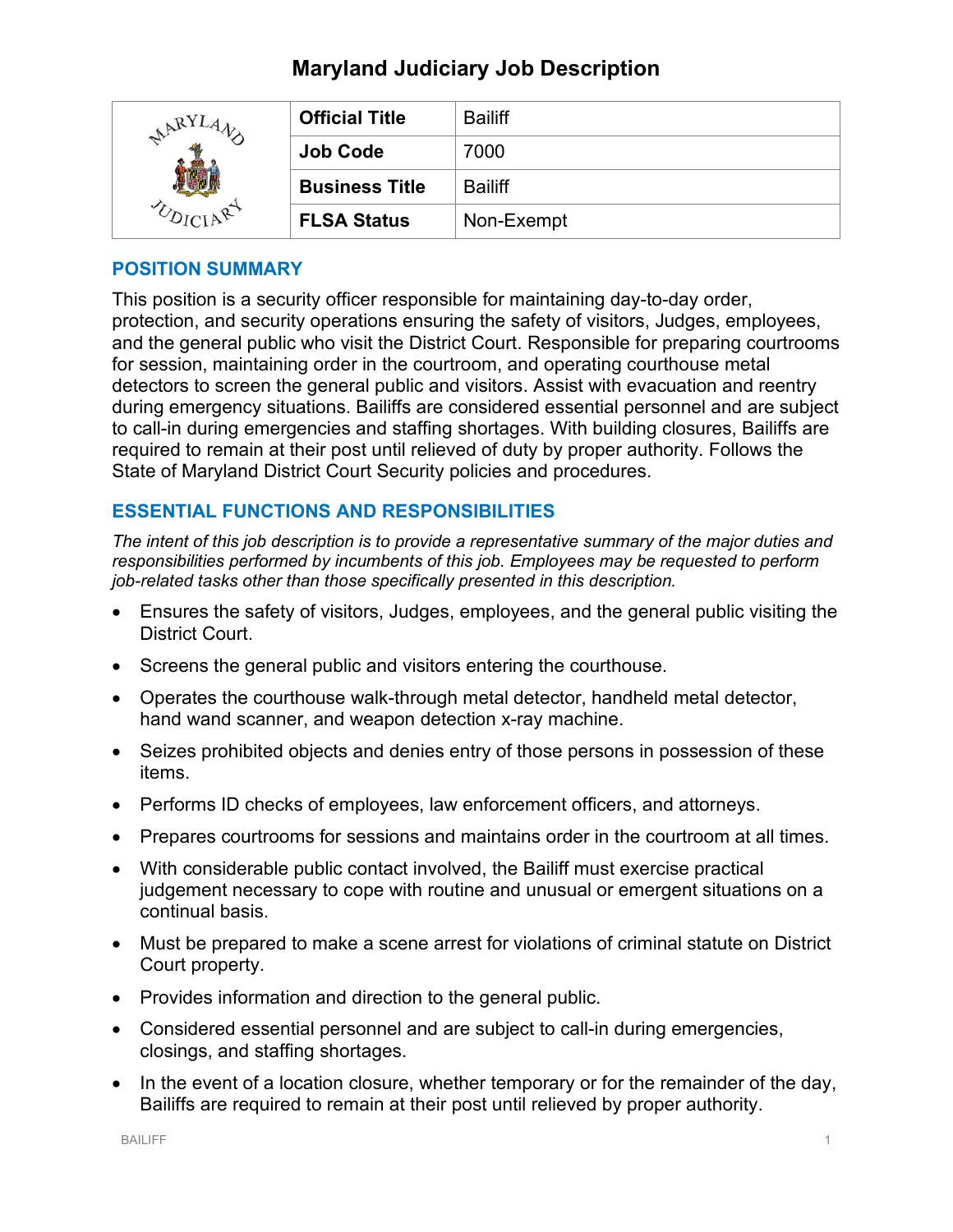## **MINIMUM QUALIFICATIONS**

#### **Education and Experience**

- High school diploma (or GED equivalent) and MUST have successfully graduated from a certified/accredited police training academy.
- One (1) year of law enforcement experience as a police officer (not to include time spent in police training academy) at a federal, state, or local law enforcement agency (equivalent to a Maryland Police and Correctional Training Commissions Certified police officer) *AND* successful completion of the required training program/probationary period.
- *For Baltimore City candidates only:* One (1) year of experience as a military police officer, one (1) year of experience as an armed security officer with or without arrest powers, OR one (1) year of law enforcement experience as a police officer (not to include time spent in police training academy) at a federal, state, or local law enforcement agency (equivalent to a Maryland Police and Correctional Training Commissions Certified police officer) *AND* successful completion of the required training program/probationary period.

# **KNOWLEDGE, SKILLS, AND ABILITIES**

## **Knowledge of:**

- Courthouse and courtroom security protocols.
- Maryland Criminal Statute and laws of arrest.
- Arrest procedures and techniques.

#### **Skill in:**

- Customer and public service and handling problems courteously, tactfully, and patiently.
- Communicating information clearly and effectively.
- Maintaining order and enforcing rules.
- Implementing defensive and offensive tactics as they relate to subduing disorderly or disruptive individuals.
- Usage of firearms, OC spray, and handcuffing techniques.
- Recognizing emergency medical situations and administering first aid and CPR.
- Usage of standard office equipment, computer equipment, and computer applications.

## **Ability to:**

- Recognize and diffuse situations by taking prompt and appropriate action.
- Organize and work well with others.
- Provide assistance, guidance, and direction to others in a polite, calm, controlled, professional, and efficient manner.